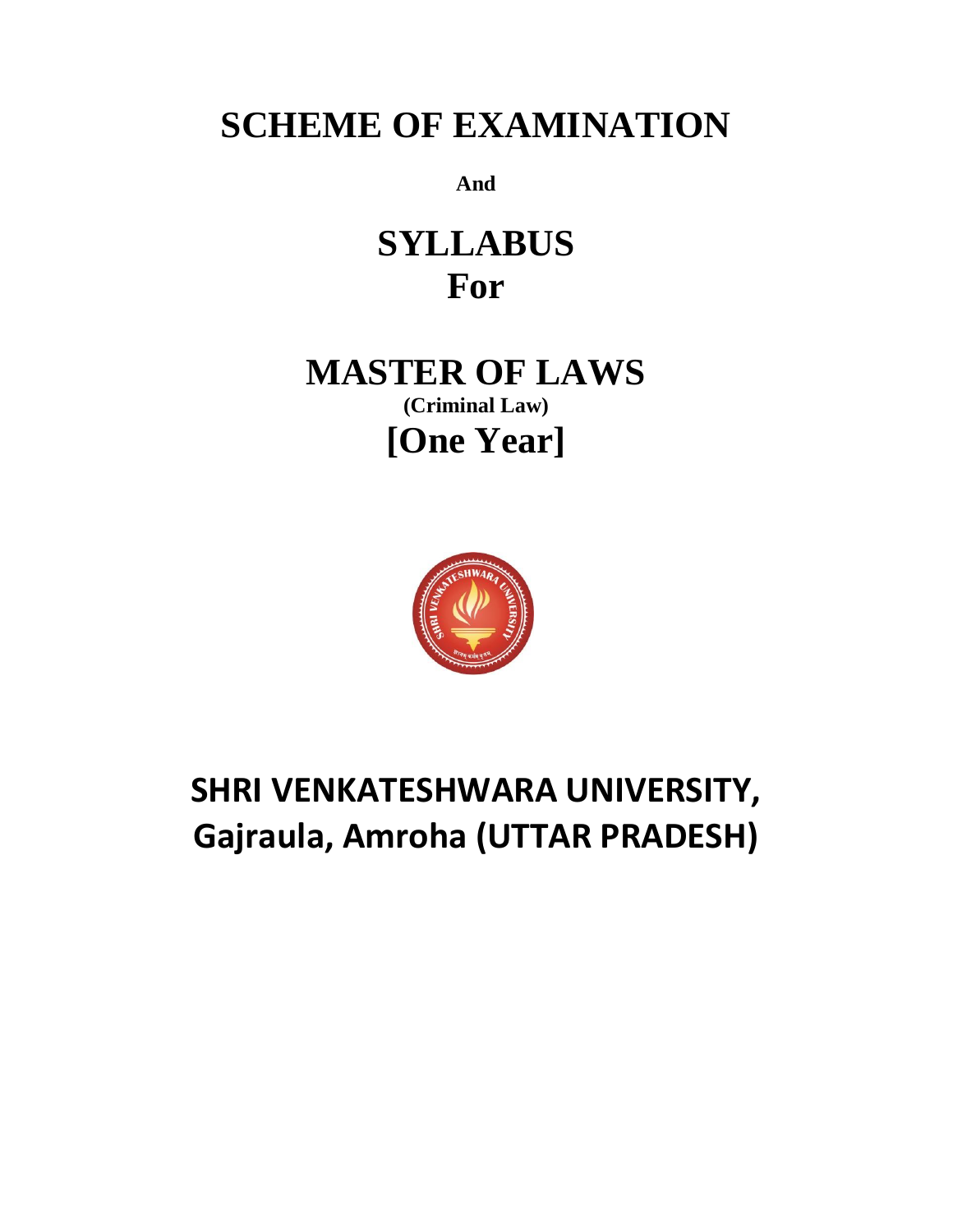# **The one year LLM programme shall be introduced from the Academic Year, 2018-19 in the university.**

# **LL.M (One Year) – Criminal Law**

## **Semester I**

| <b>Paper Code</b> | <b>Paper Title</b>                                       | L              | <b>RTDA</b>                 | $\mathbf C$ |
|-------------------|----------------------------------------------------------|----------------|-----------------------------|-------------|
| <b>GEN-LM-101</b> | Research Methods and Legal Writing                       | $\overline{4}$ | $\mathcal{D}_{\mathcal{L}}$ | 5           |
| <b>GEN-LM-102</b> | <b>System of Governance</b>                              | $\overline{4}$ | $\overline{2}$              | 5           |
| <b>GEN-LM-103</b> | Law and Justice in a Globalised World                    | $\overline{4}$ | $\overline{2}$              | 5           |
| <b>GEN-LM-104</b> | Crime and Administration of Criminal<br>Justice in India | $\overline{4}$ | $\overline{2}$              | 5           |
| <b>GEN-LM-105</b> | Law and Organized Crime                                  | $\overline{4}$ | $\mathfrak{D}$              | 5           |

**Semester II**

| <b>Paper Code</b> | <b>Paper Title</b>                           |   | RTDA*                       | $\mathbf C$ |
|-------------------|----------------------------------------------|---|-----------------------------|-------------|
| <b>GEN-LM-106</b> | Penology: Treatment of Offenders             | 4 | $\overline{2}$              | 5           |
| <b>GEN-LM-107</b> | <b>Privileged Class Deviance</b>             | 4 | $\mathcal{D}_{\mathcal{A}}$ | 5           |
|                   | Crime and Investigation in ICT Era,          |   |                             |             |
| <b>GEN-LM-108</b> | Cyber Law                                    | 4 | $\mathcal{D}_{\mathcal{A}}$ | 5           |
| <b>GEN-LM-109</b> | <b>International Criminal Justice System</b> | 4 | 2                           | 5           |
| <b>GEN-LM-110</b> | Dissertation**                               |   |                             | 10          |

*Explanations*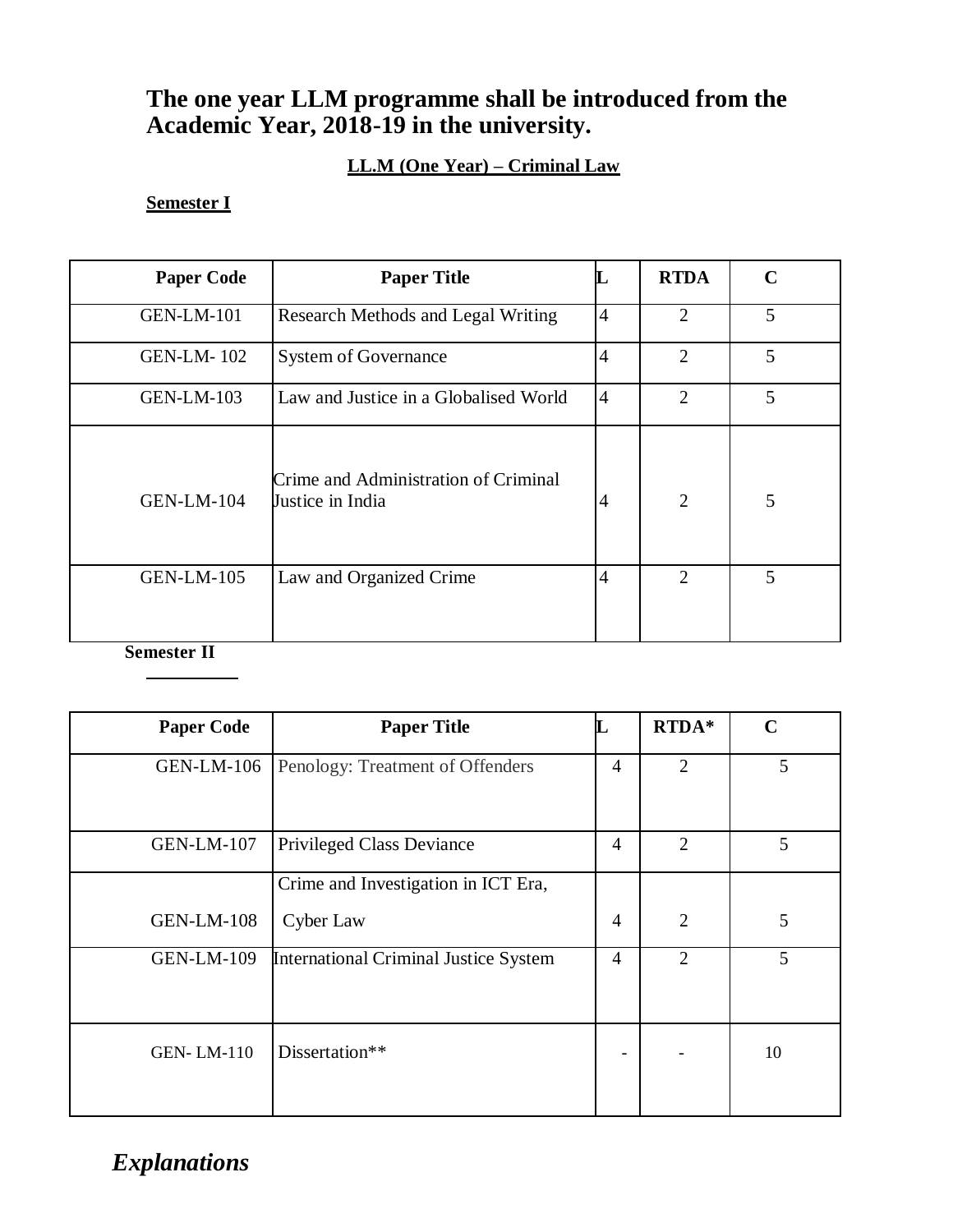\* **RTDA –** Research and Teaching Development Activities

# **\*\*NUES – (Non University Examination Subject)**

# **Mode of Evaluation and Distribution of Marks**

Each course shall carry total of 100 marks. There shall be semester end written examination for all the courses conducted by Examination Division of the University for 70 Marks. In each course in each semester there shall be Internal-examinations of 30 marks through written and RTDA evaluation respectively as continuous assessment by the subject teacher concerned.

## **Note:**

The total number of Credits of the LL.M. Programme is 55 (Fifty Five).

- 1. Each student shall be required to appear for examination in all the papers of the course and secure 55 credits for the award of a degree.
- **2.** A student shall be given 06 grace marks in any papers wherever required for the final award of degree.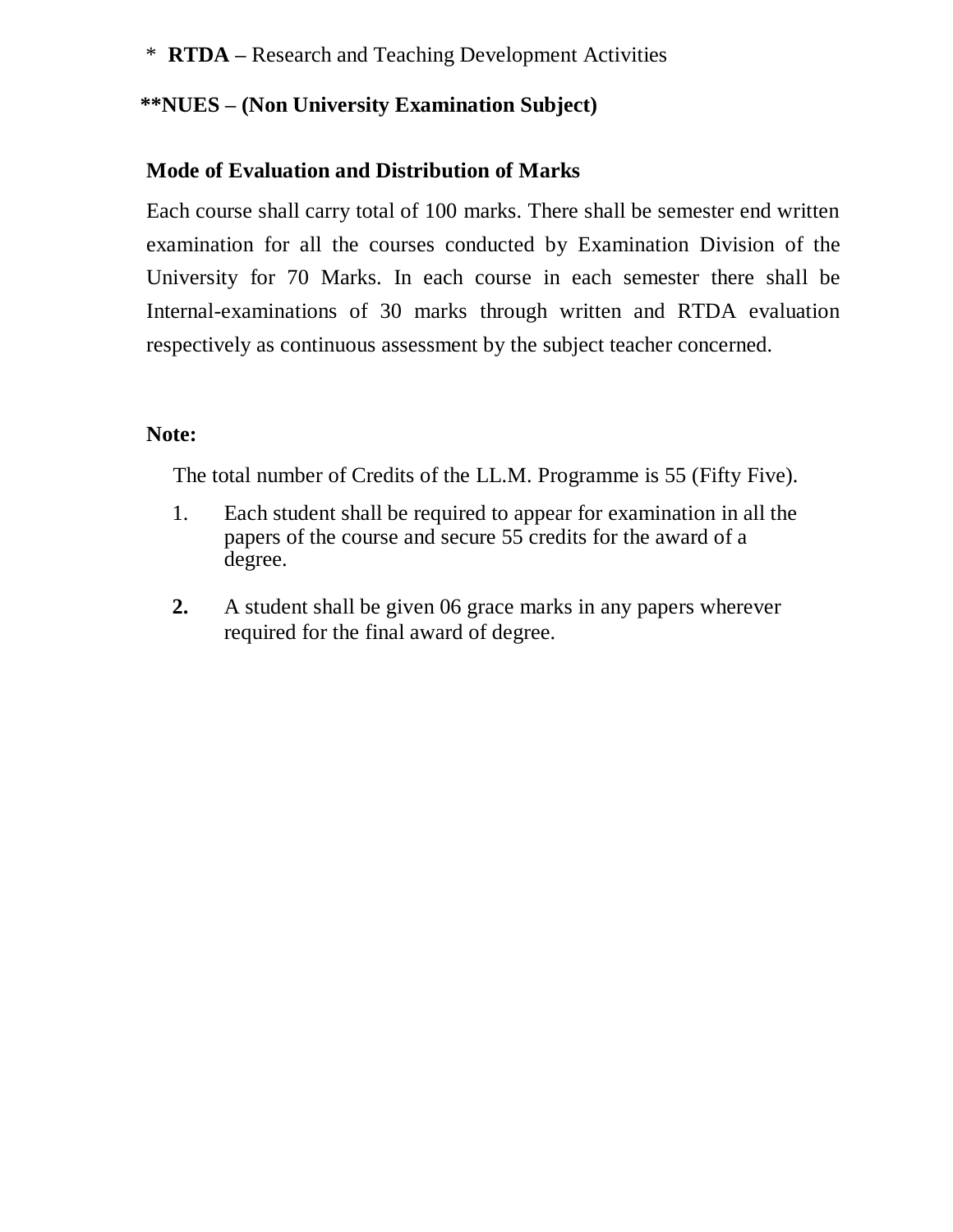### **Subject: Research Methods and Legal Writing**

**Objective:** This paper will make students understand research methodology and different components of legal research and their application. The paper will attempt to instill rational tools of analysis in the students so that their research contributes to the development of socio-legal dimensions.

### **Unit – I: Precepts (Lectures 10)**

- a. Nature, Scope and Objectives of Legal Research and Methodology
- b. Methods of Legal Research
- c. Collaborative Research
- d. Doctrinal and Non-Doctrinal

### **Unit - II: Research Designs (Lectures10)**

- a. Identification and Formulation of Research Problem
- b. Hypothesis and Research Design (Characteristics and contents)
- c. Database for Legal Research: Legislations, Judicial Decisions, Juristic Writings and Traditional and Online Databases

### **Unit - III: Research Techniques (Lectures 10)**

- a. Methodology: Tool and Techniques for collection of data, collection of case materials and juristic literature, use of historical and comparative research material and use of questionnaire and interview.
- b. Census and Survey
- c. Sampling: Types, Merits and Demerits
- d. Observation
- e. Interview, Questionnaire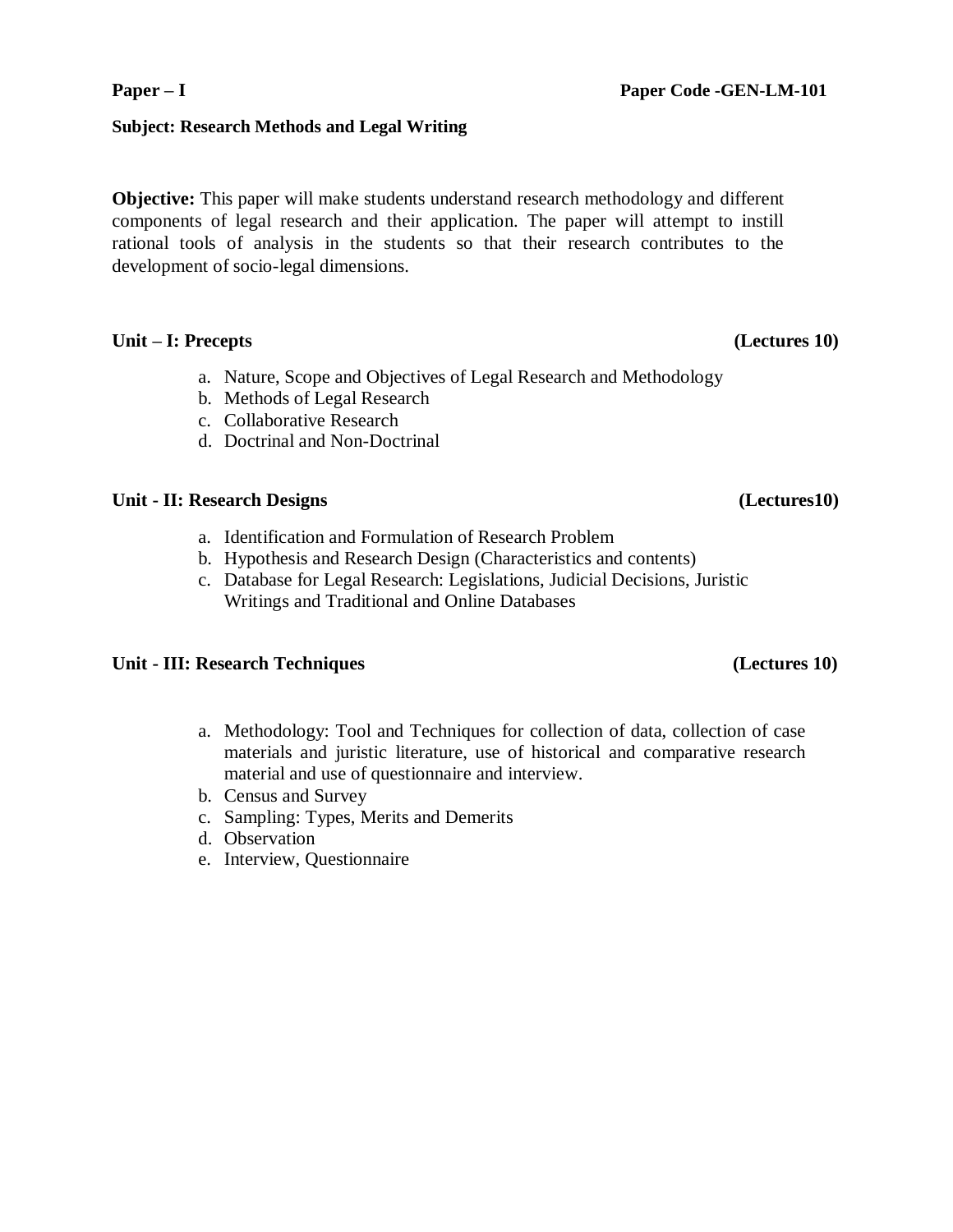### **Unit – IV: Data Processing Report Writing (Lectures 10)**

- a. Data Analysis and Interpretation
- b. Report Writing
- c. Supervision
- d. Guidelines for researchers
- e. Research Ethics

### **Text Books:**

- 1. S.K. Verma and M. AfzalWani (Eds.) *Legal Research and Methodology,* Indian Law Institute  $(2001)$   $2<sup>nd</sup>$  Edition.
- 2. Goode and Hatt, *"Methods in Social Research"*, Singapore, Mc. Graw Hill Book Co., 1985 (reprint).

- 1. Baxi, Upendra, "*Socio-Legal Research in India – A Program Schriff*, ICSSR, Occasional Monograph, 1975.
- 2. Cohen, Morris L., *"Legal Research"*, Minnesota, West Publishing Co. 1985.
- 3. Ghosh, B.N., "*Scientific Method and Social Research*", New Delhi, Sterling Publishers Pvt. Ltd., 1984.
- 4. Johari J.C. (ed), "*Introduction to the Method of Social Sciences*", New Delhi, Sterling Publishers Pvt. Ltd. 1988.
- 5. Kothari C.K., "*Research Methodology: Method and Techniques*", New Delhi, Wiley Eastern Ltd., 1980.
- 6. Stone, Julius, "*Legal System and Lawyer"s Reasoning*", Sydney, Maitland Publications, 1968.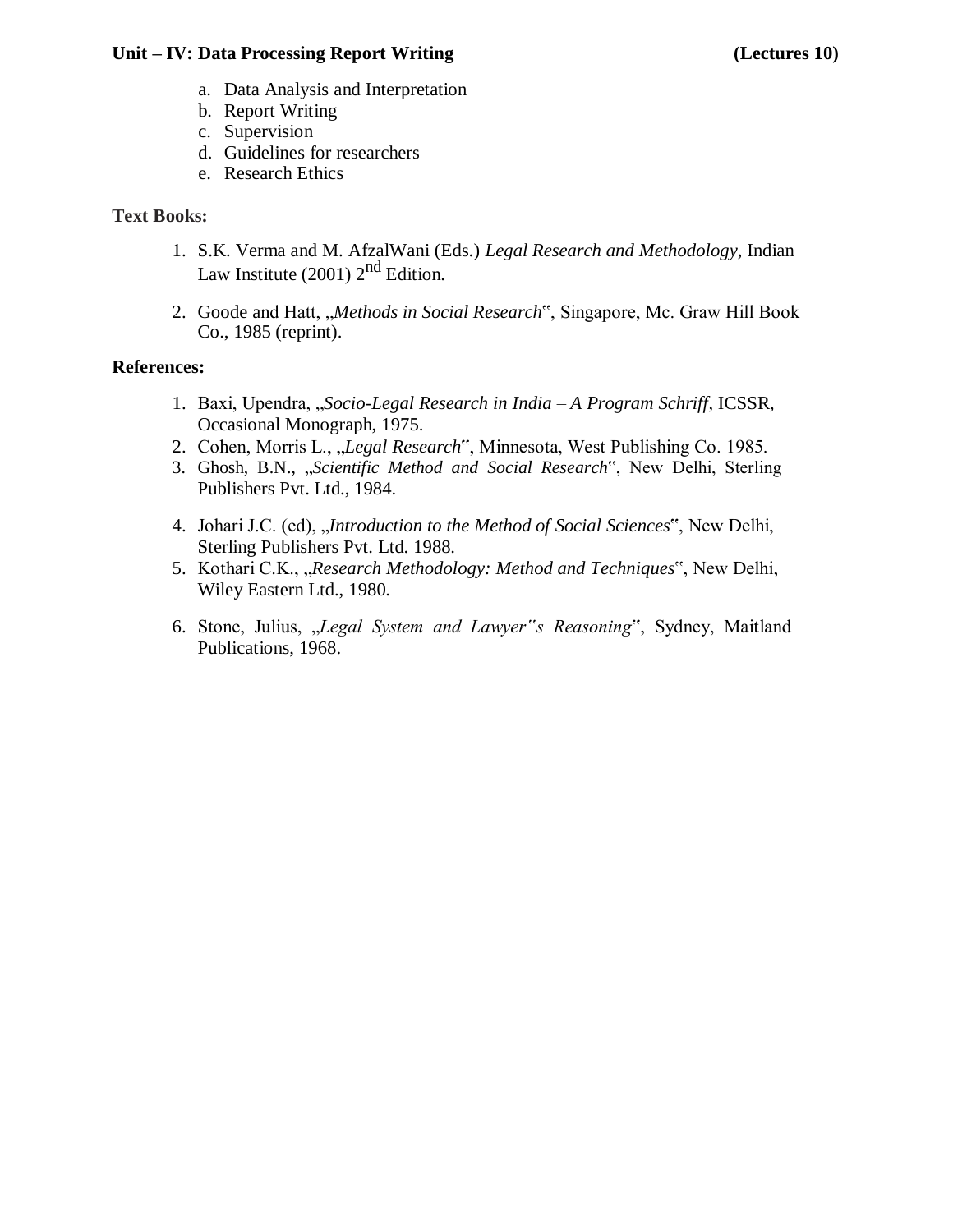### Subject: **System of Governance**

**Objective:** The objective is to enable the students understands and appreciate various formsand systems of Governance. The students should particularly appreciate the role of judicial institutions in promotion of governance, its limitations and challenges.

### **Unit - I : Introduction (Lectures 10)**

- a. Meaning and Concept of Governance
- b. Systems of Governance
- c. Constitutional Governance: Democracy, Rule of Law and Separation of Powers
- d. Law and Governance in India

### **Unit - II : Federalism as a Pattern of Governance (Lectures 10)**

- a. Nature and Principles of Federal Governance : Classical and Modern
- b. Comparative Analysis of American, Canadian and Indian Systems
- c. Corporative Federalism in India: Legislative, Administrative and Financial Relations between Union and States.

### **Unit - III: Judicial process and its role in Governance (Lectures 10)**

- a. Concept and Practice of Judicial Review in India and USA
- b. Judicial Accountability, Administrative and Parliamentary Ethics
- c. Role of Judiciary in Promoting Governance: Human Rights, Criminal Justice System, Environment, Public Health etc.
- d. Research and Development in Governance

### **Unit-IV: Emerging Trends and Challenges to Governance (Lectures 10)**

- a. Challenges to Governance: Corruption, Criminalization, Caste, Poverty, Terrorism etc.
- b. State Responsibility & PPP
- c. Principles of compensatory discrimination, Religious and Linguistic Minorities
- d. Role of Media in Governance

### **Text Books:**

- 1. Joseph Minattur, *Indian Legal System*, ILI Publication, 2006 ( 2nd Revised Edn)
- 2. Allot, A.N. "African Law", in J.D. M. Derret, Ed., *An Introduction to Legal Systems(*London: Sweet & Maxwell, 1968), 131.
- 3. ASEAN Law Association, *ASEAN Legal Systems* (Hong Kong/Malaysia/Singapore: Butterworths, 1995).
- 4. Basu, D. D., *Comparative Federalism,* New Delhi: Prentice-Hall, 1987.
- 5. Baxi, U., "The Colonial Heritage", in Legrand, P. and Munday, R., eds.,*ComparativeLegal Studies: Traditions and Transitions* (Cambridge University Press, 2003), 46.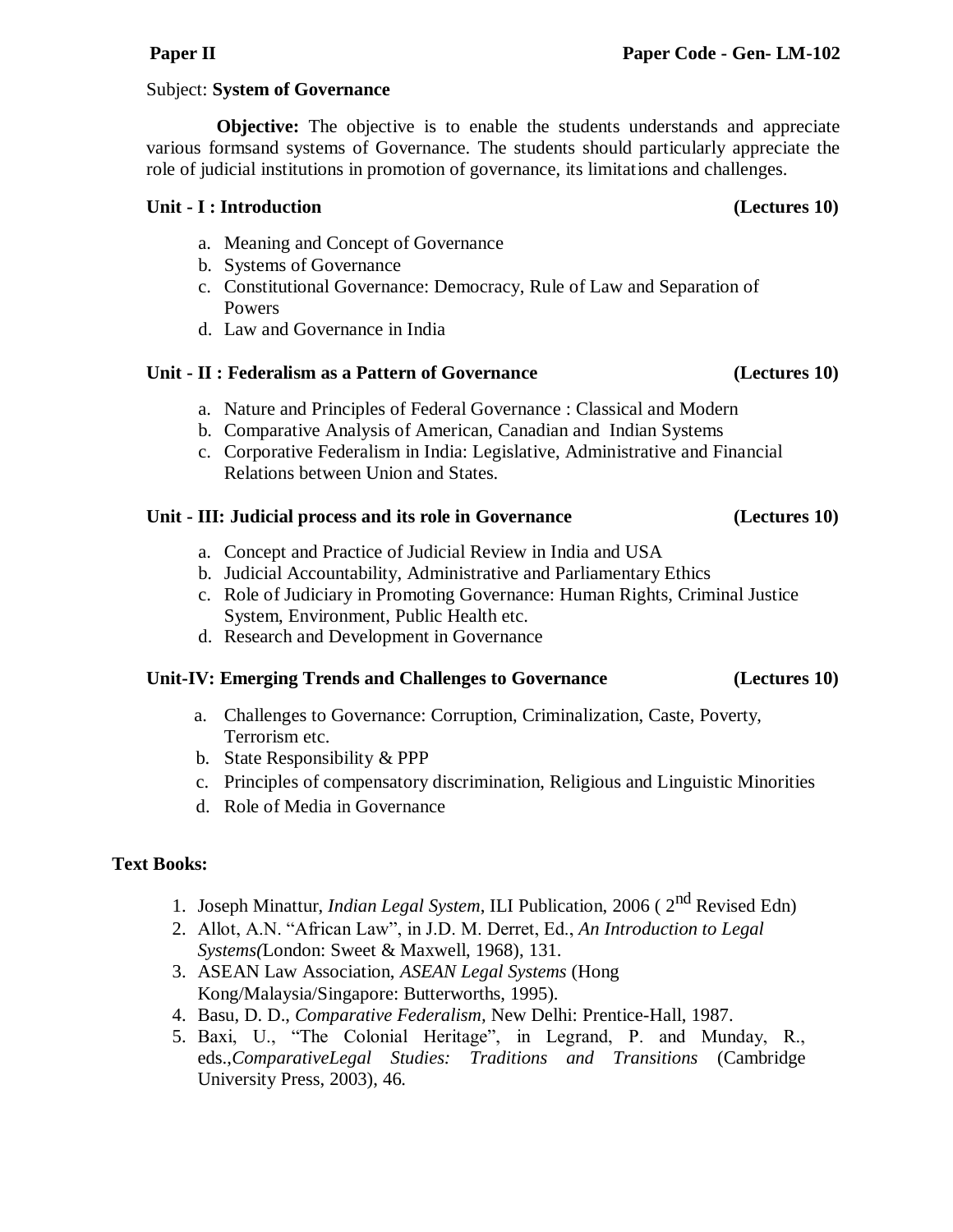- 1. C. H. MellWain, *Constitutionalism: Ancient and Modern*. (1947).
- 2. A. V. Dicey, *Introduction to the Study of Law of the Constitution*. (1982) Edition.
- 3. Lary Alexander (ed). *Constitutionalism: Philosophical Foundations*. Cambridge. (1998)
- 4. M. P. Singh *"Constitution of India*. 11<sup>th</sup> Ed. 2008, Eastern Book Co.
- 5. K. C. Wheare. *Federal Government*. Ch. 1 & 2, 4<sup>th</sup> Edition 1963.
- 6. M. P. Singh. *Federalism, Democracy and Human Rights*. 47 J.I.L.I. 47 (2005).
- 7. Parmanand Singh "*Social Rights and Good Governance In* C. Raj Kumar and D. K. Srivastava (ed.) *Human rights and Development: Law, Policy and Governance* Ch.24 pp.437-54. Lexis Nexis. Hong Kong. (2006).
- 8. Parmanand Singh "Hunger Amidst Plenty: Reflections on Law, Poverty *andGovernance*. 48, J.I.L.I. PP 57-77. (2006).
- 9. Virendra Kumar. *Dynamics of Reservation Policy: Towards a More Inclusive SocialOrder*, 50, J.I.L.I. PP 478-517. (2007).
- 10.Virendra Kumar, *Minorities" Rights to Run Educational Institutions*: T. M. A. Pai Foundation in Perspective. 45, J.I.L.I. PP 200-238. (2003).
- 11.Parmanand Singh "*Equality and Compensatory Discrimination: The IndianExperience*, *In* Choklingam and C. Raj Kumar (ed) *Human rights, Criminal Justice and Constitutional Empowerment*, Chapter 7, Oxford, Delhi. (2006).
- 12. Parmanand Singh. *Protecting the Rights of the Disadvantaged Groups ThroughPublic Interest Litigation*, in M. P. Singh et al (ed), *Human Rights and Basic Needs:Theory and Practice*, Universal Law Publishing Company, New PP Delhi,305-(2008).
- 13.Balakrishnan, K. G. "*Judiciary in India: Problems and Prospects*. 50, J.I.L.I. PP 461-467(2008)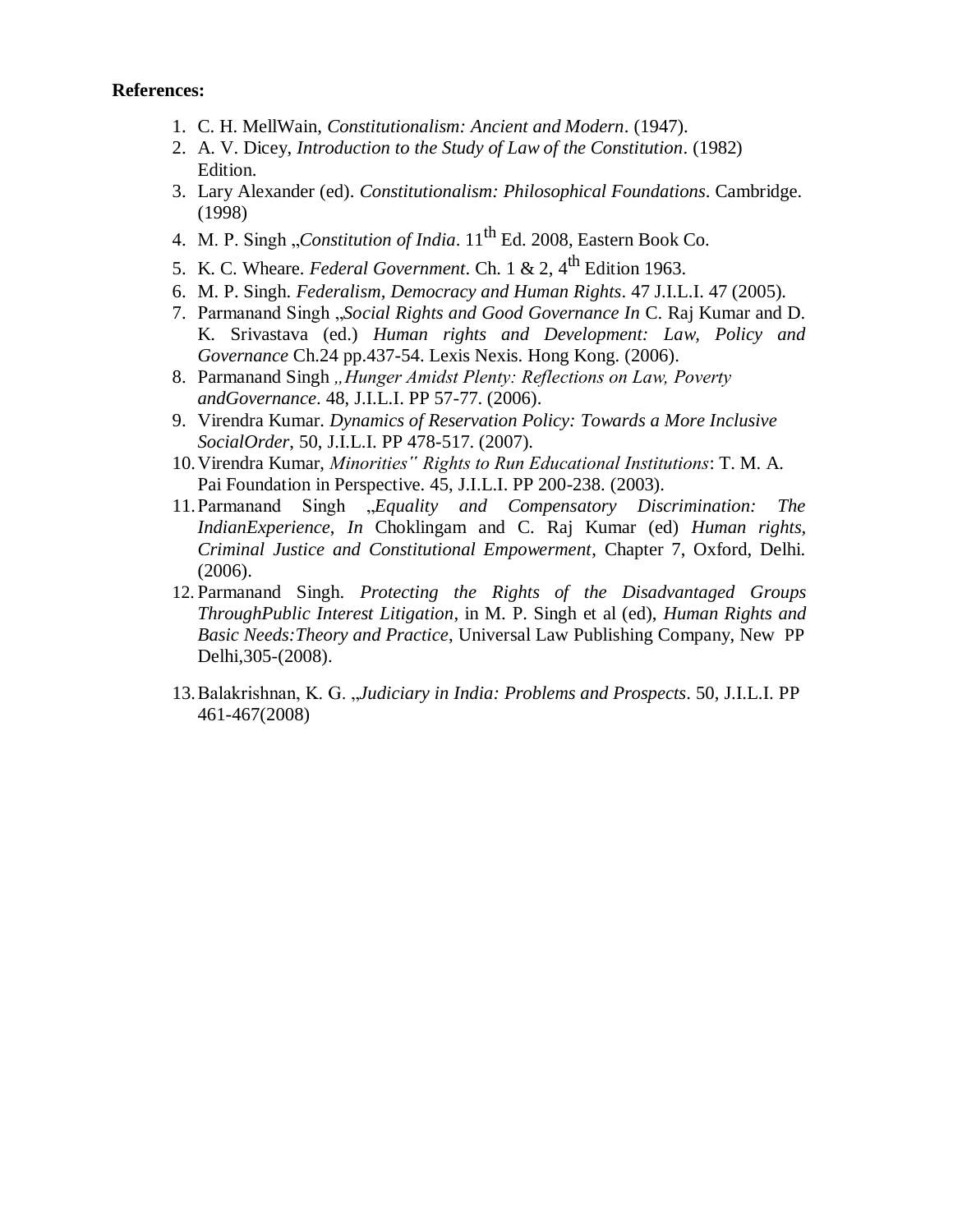### **Paper –III Paper Code:Gen-LM-103** Subject: **Law and Justice in a Globalised World**

**Objectives:** The students should understand the process of globalization in all its dimensions and perspectives, they should particularly appreciate the globalization in the context of law and justice and the *vice versa* i.e. the law and justice in the context of globalization.

| Unit-I: Justice in Globalizing World: Existing Scenario        | (Lectures 10) |
|----------------------------------------------------------------|---------------|
| a. Globalization as Process                                    |               |
| b. Existing Scenarios and Issues: Economic, Social, Political  |               |
| c. Rethinking the Idea of Just World Order                     |               |
| Unit-II: Mechanism of Justice under International Legal Regime | (Lectures 10) |
| a. United Nations" Institutional Mechanism                     |               |
| b. Responsibility of Nation States                             |               |
| c. Challenges and the Way Forward                              |               |
| Unit-III: Globalization and National Justice Delivery System   | (Lectures 10) |
| a. Avoidance of National Jurisdictions                         |               |
| b. Intervention of International Human Rights Regime           |               |
| c. Third World's Perspectives to Globalization                 |               |
| Unit-IV: Emerging Initiatives for Justice                      | (Lectures 10) |
| a. MNCs and CSRs                                               |               |
| b. Other New Initiatives                                       |               |
| c. Global Ombudsman                                            |               |
| d. Protection of Faiths and Culture                            |               |

### **Text Books:**

- 1. Kai Ambos, Judith Large, MariekeWierda, *Building a Future on Peace and Justice:Studies on Transitional Justice, Peace and Development The Nuremberg Declaration on Peace and Justice*, Springer Science & Business Media, 2008
- 2. Andrew Byrnes, Mika Hayashi, Christopher Michaelsen, *International Law in theNew Age of Globalization,* MartinusNijhoff Publishers, 2013

- 1. Joseph Stiglitz, *Making Globalisation Work: The Next Step to Global Justice*, Pengiun 2007
- 2. Antony Anghie (Editor), *The Third World and International Order: Law, Politics,and Globalization,* Kluwer Law International, 20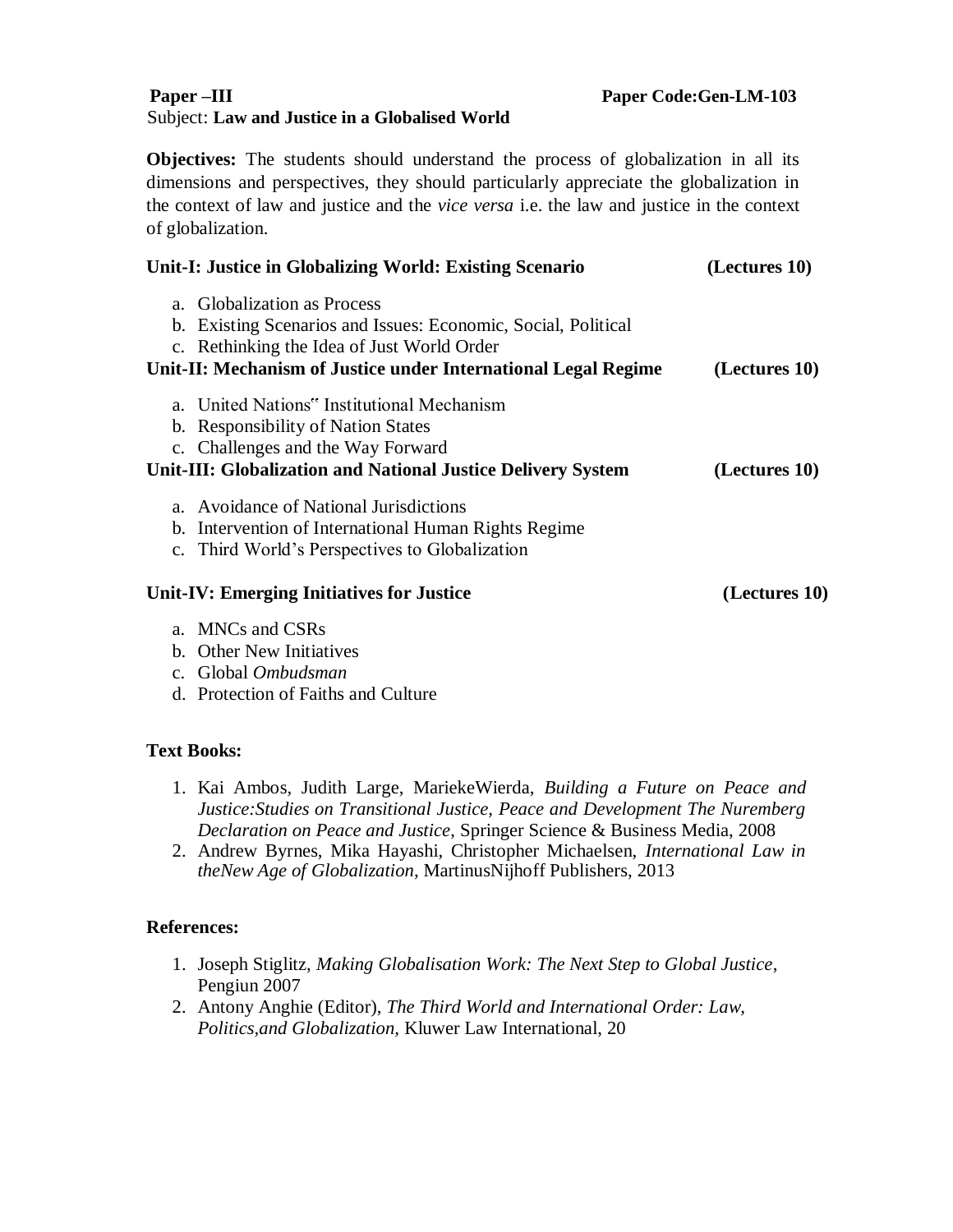### **Paper –IV Paper Code: LM-104** Subject: **Crime and Administration of Criminal Justice in India**

**Objective:** The objective of the present course is to enable and equip the students not only to effectively evaluate the contemporary criminal justice system-their policies and practices but also research and critically analyze the lacunae in criminal justice services.

### **Unit -1- Introduction**: **(Lectures 10)**

- (a) Crime : Concepts, principles-*actusreus, mensrea*,strict liability, absolute liability, exclusion of *mensrea* classification , trends and prevention
- (b) Relationship between Crime and society
- (c) Schools of Criminology**-**Neo classical ,Biological, Sociological, Psychological theories and concepts related to crime and criminals, Contemporary thoughts of criminology.

### **Unit-II- Criminal Proceedings in India: (Lectures 10)**

- **(a) Police Investigation:** FIR, arrest, bail, confessions of the accused and statements of the witnesses, witness protection, search, seizures.
- **(b)** Prosecutors –role in the criminal proceedings, meaning purpose and need of independent prosecution system.
- **(c)** Attitude of the law towards the police : police dilemma
- **(d)** Criminal justice reform- Malimath Committee Recommendations

### **Unit III- Criminal Judicial System and Social Defense: (Lectures 10)**

- (a) Public Interest Litigation
- (b) Bail Justice System
- (c) Prison Justice
- (d) Compensation to victims of crime
- (e) Legal aid and legal services.

### **UNIT-IV- Human rights under criminal justice system: ( Lectures 10)**

- (a) Communal and caste violence
- (b) Rule of law and due process of law in criminal jurisprudence
- (c) Punitive and preventive detention –procedure and safeguards
- (d) UDHR, ICCPR, ICESCR –legal significance in Indian context

### **Text Books:**

- 1. RatanLal Law of Criminal Procedure
- 2. Sarkar, Law of Evidence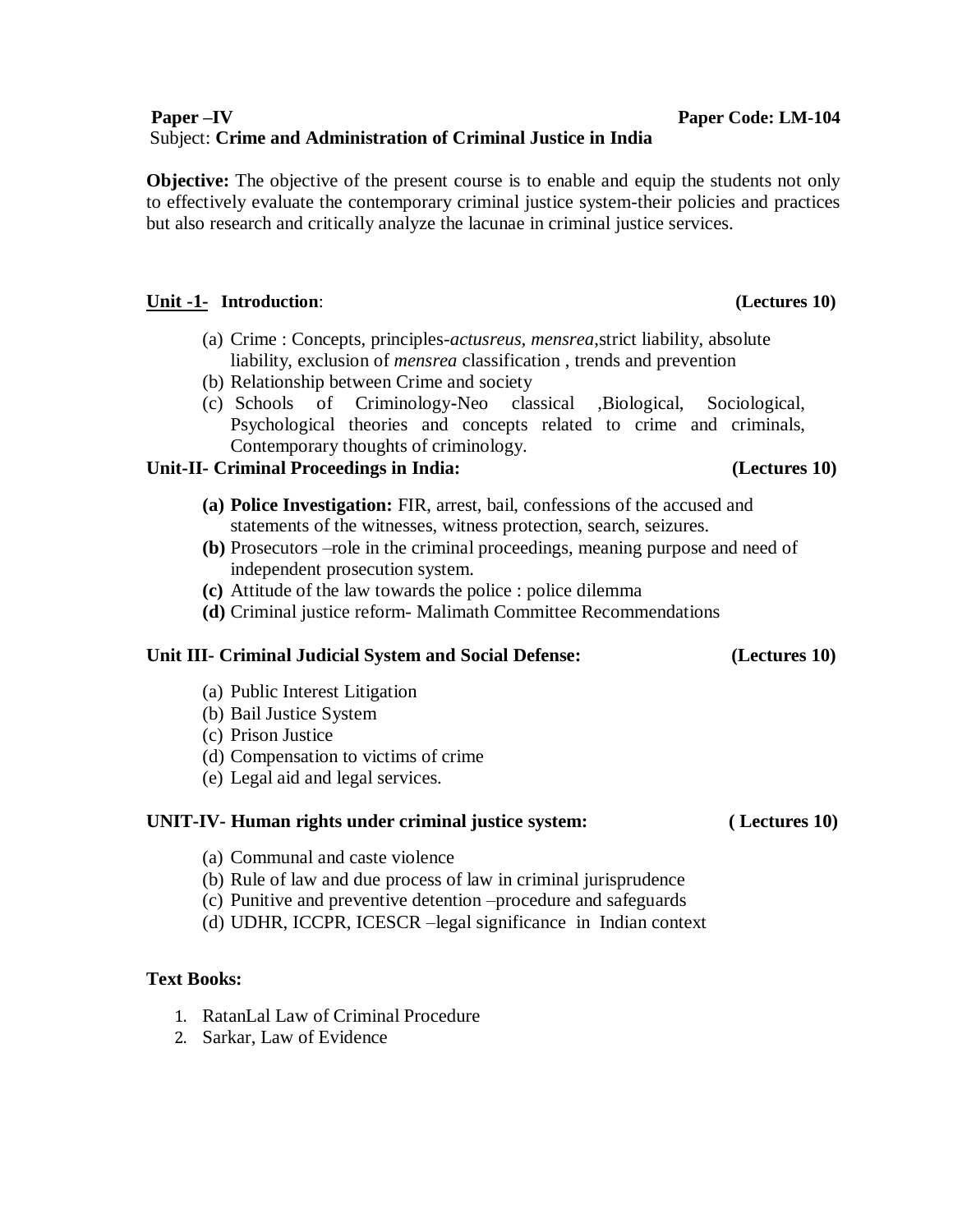- 3. Tapas Kumar Banerjee Background to Indian Criminal Law [1990]
- 4. K N ChandrasekharanPillai [ed.] R V Kelkar's Outline of Criminal Procedure [2000] Eastern Book House
- 5. Law of Commission of India, forty-second Report Ch. 3 [197 1
- 6. Malimath Committee Report 2004
- 7. Patric Devlin The Criminal Prosecution in England
- 8. Sanders and Young Criminal Justice [ 1994 ]
- 9. P D Sharam Police and Criminal Justice System in India
- 10. Agarwal, H.O. Implementation of Human Rights Covenants with Special Reference to India(New Delhi: D.K. Publishers, 1993)
- 11. Aroras, Nirman, "Custodial torture in Police Stations in India: A Radical Assessment", Journal of Indian Law Institute, vol.41, nos.3, and 4, 1999, pp. 513-29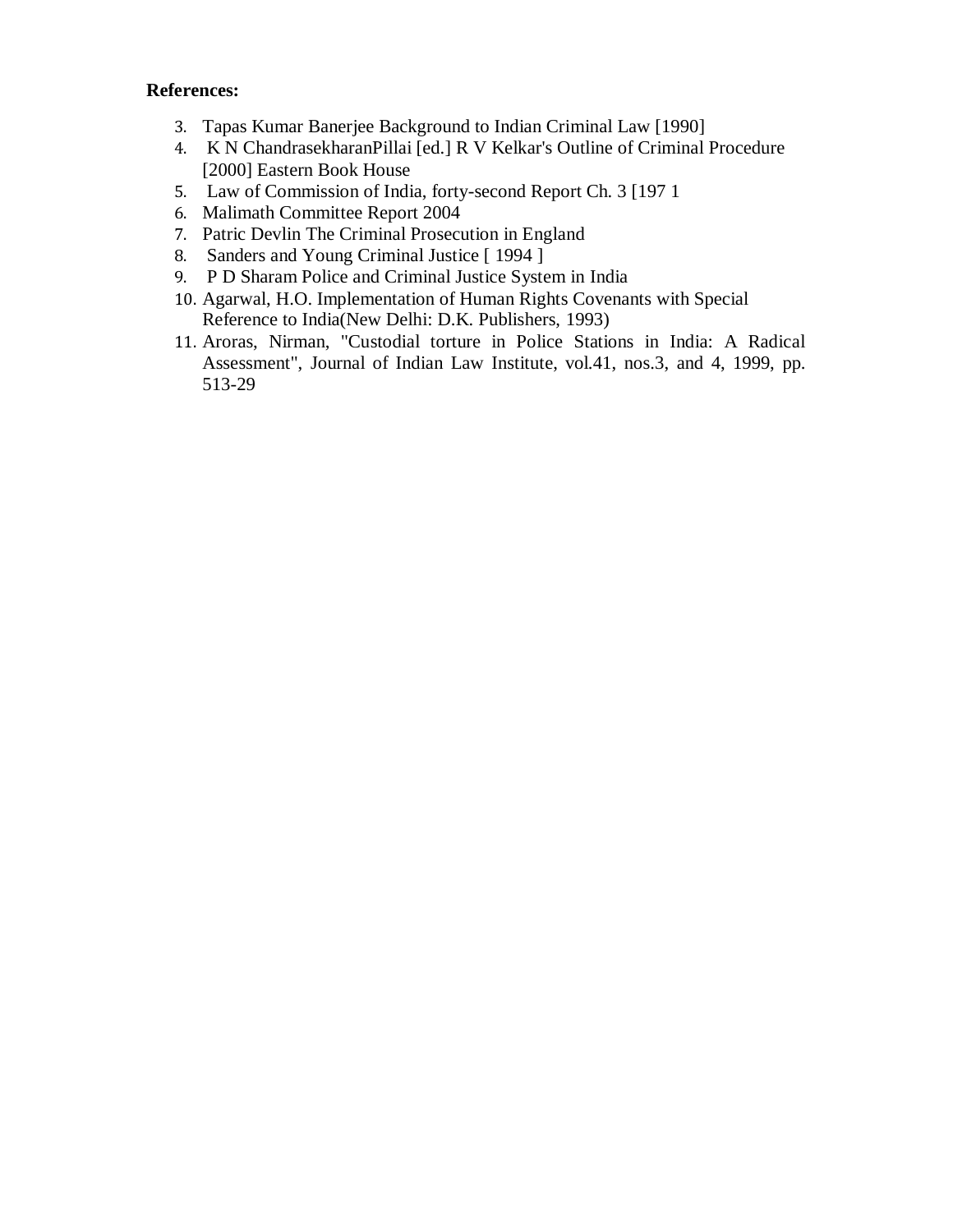### **Paper –V Paper Code: LM-105** Subject: **Law and Organized Crime**

**Objective:** The objective is to enable the students understands and appreciate broad classification of organized crime and their respective causes .The students should particularly appreciate the role of judicial Institutions and investigating authorities in this regard for preventing & control strategies.

### Unit-I: Introduction to Organized Crime (Lectures 10)

- a. Definition & scope of organized crime
- b. Types & characteristics of organized crime
- c. Causes of organized crime
- d. Comparison between white-collar crime, corporate crime, and organized crime

### Unit-II: Scope of Organized Crime in India (Lectures 10)

- a. Drug Addiction, trafficking –national & international legal perspective
- b. Illicit trafficking of women & children, prostitution
- c. Economic crime, money laundering, scams, Hawala& Counterfeiting of Currency
- d. Nexus of Organized crime and politics

### **Unit-III: Legal Analysis, Investigation & Prosecution of Organized Crime (Lectures 10)**

- a. Mensrea, modus operandi & criminal conspiracy in organized crime
- b. Role of Police in Investigation of organized crime
- c. Role of Judiciary, Trial and Sentencing in organized crime
- d. Legal issues under IPC and Indian Evidence Act.

### **Unit-IV: Organized Crime, Threat to National Security & Preventive Action (Lectures 10)**

- a. Close linkage between organized crime and terrorism special reference to Maharashtra Control of Organized Crime Act, 1999 & Gujarat Control of Terrorism and Organized Crime Bill 2015.
- b. Issues & law related to Internal Security The National Security Act, 1980
- c. Armed Forces (Special Powers) Act (AFSPA) 1958

### **Text Books**:-

- 1.C.K. Gandhirajan, 2003, Organized Crime, APH Publishing Corporation, Tamil Nadu.
- 2.Patrick J. Ryan,1997, Understanding Organized Crime in Global Perspective: A reader, Sage Publications, California.
- 3.Russell,2012, On Crime, Universal Law Publishing Company, New Delhi
- 4.Jay Albanese, Philip Reich, Transnational Organized Crime- An Overview from Six Continents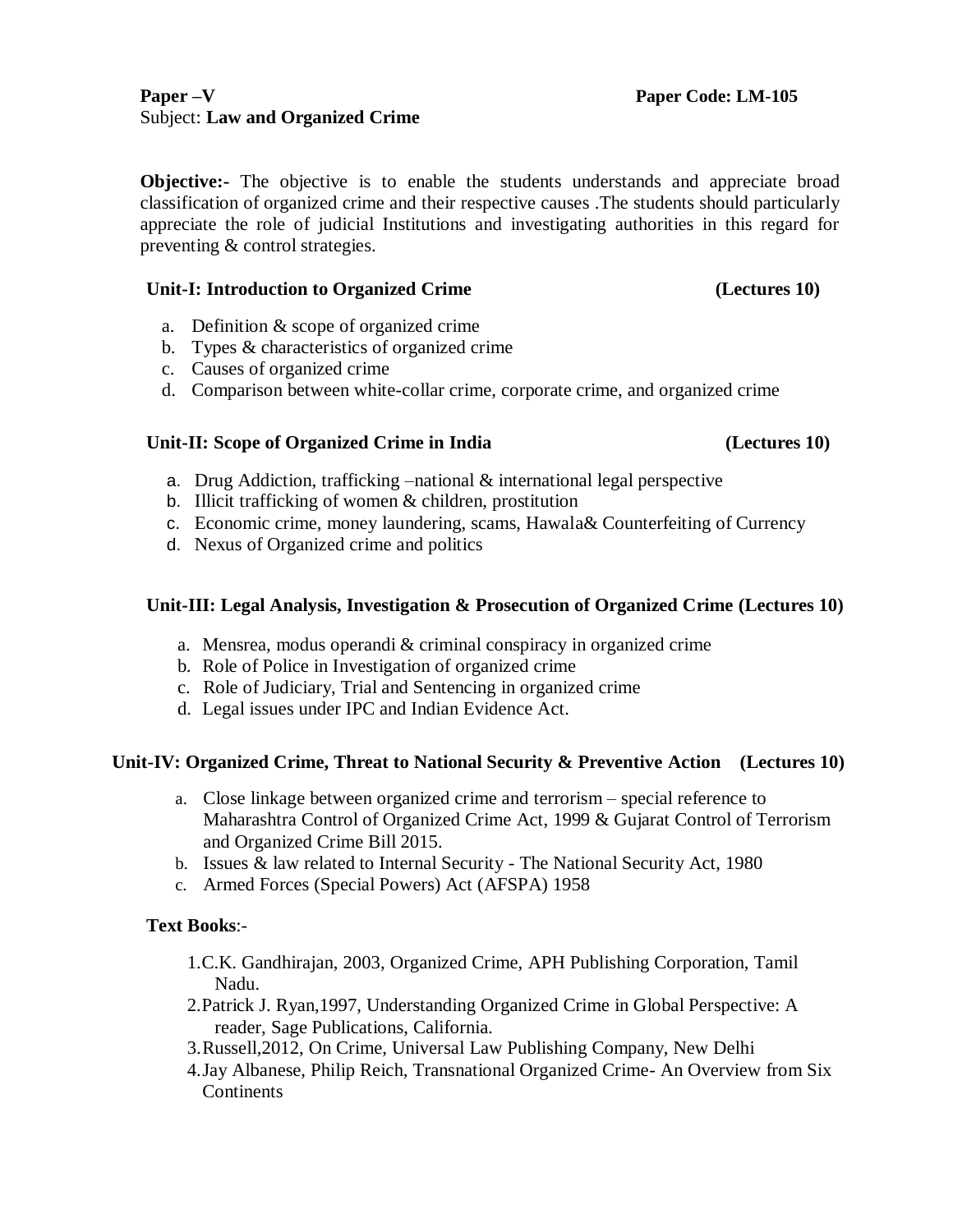- 1. P M Nair, Combating organized crime, Konark Publishers, New Delhi.
- 2. N. Prabha Unnithan,2013, Crime and Justice in India, Sage Publications ,Colorado State University, Fort Collins
- 3. Pace, Denny F, 1975, Organized Crime: Concept and Control, Prentice Hall Englewood Cliffs
- 4. P.M Nair &SankarSen, 2005, Trafficking in Women and Children in India, Orient Blackswan Publication.
- 5. Frank Madsen, 2008,Transnational Organized Crime, Global Institutions, New Delhi.
- 6. International and Transnational Criminal Law by David Luban , Julie R. O'Sullivan, David P. Stewart
- 7. Transnational Organized Crime: A Commentary on the United Nations Convention and its Protocols (Oxford Commentaries on International Law) Hardcover – May 17, 2007 by David McClean, Oxford University Press (May 17, 2007)
- 8. 8. U Baxi Dissent, Development and Violence' in R Meagher [ed.] Law and Social Change: Indo American Reflection 92 [1988]
- 9. R Desai Violation of Democratic Rights in India [ 1986]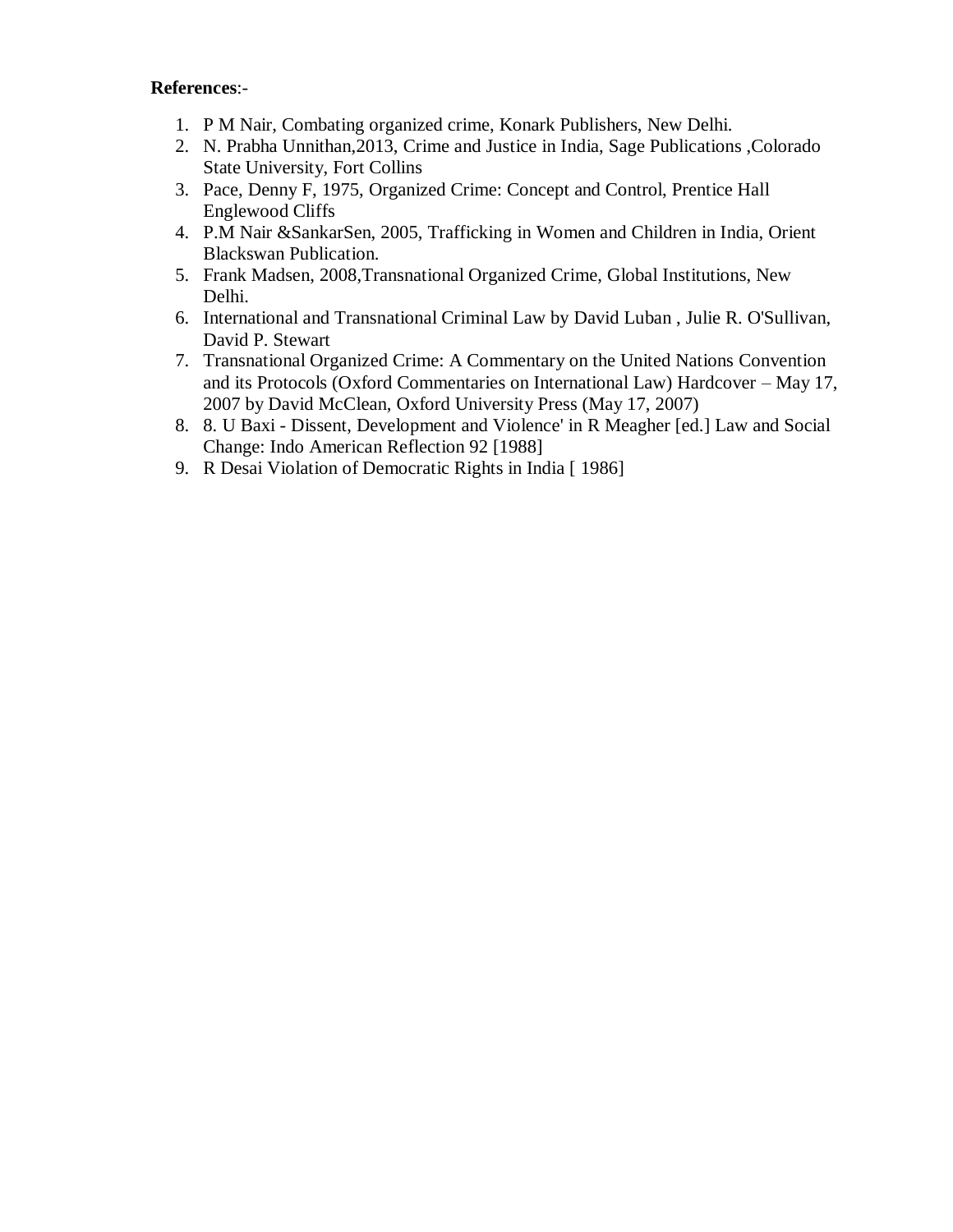### Subject: **Penology: Treatment of Offender**

**Objective: The** objective of this course is to make the students aware about the criminal policies including theories of punishment, approaches to sentencing and the problematic of discretion in the sentencing. It also provides the knowledge about the treatment of the offenders under imprisonment and alternative to imprisonment.

### **Unit-I Introduction (Lectures 10)**

- 1. Nature and Scope of Penology.
- 2. Historical and contemporary approaches to Penology.
- 3. Correctional philosophy of offenders

### **Unit-II Approaches to Punishment (Lectures 10)**

### **I. Theories of Punishment.**

- a) Retribution
- b) Utilitarian, Prevention, Deterrence
- c) Reformative Theory
- d) Hindu and Islamic Approaches to Punishment

### **II. Policy and Practice of Sentencing in India**

- a) Capital Punishment
- b) Other kinds of Punishment
- c) Care of Victims

### **Unit-III Treatment of Offenders (Lectures 10)**

- a) Prison administration and Policy in India.
- b) Treatment of Women Prisoners.
- c) Parole and Probation.
- d) Alternate Sentencing, Open Prison.

### **Unit-IV Juvenile Justice in India (Lectures 10)**

- a). Law on Juvenile Justice.
- b). Reformation of Juvenile Offenders
- c). Working of Correctional Homes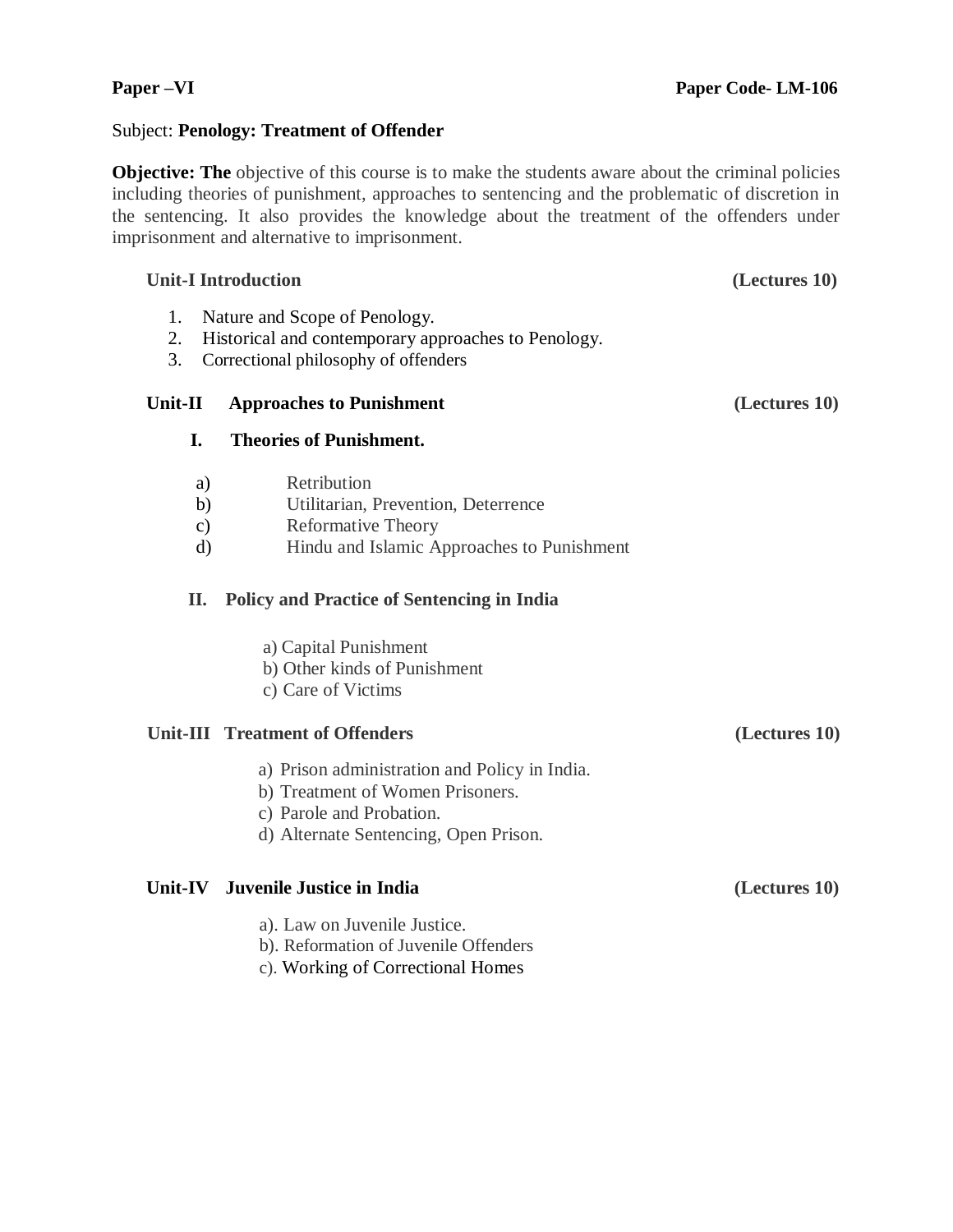### **Text Books:**

- 1. Ahmad Siddique, revised by S.M.A. Qadri, "*Criminology& Penology* " (6th edition 2009, reprint 2014)
- 2. Dr. Rajendera Kumar Sharma, "*Criminology and Penology"* (1998)

- 3. [J. C. Chaturvedi, "](http://www.flipkart.com/author/j-c-chaturvedi)*Penology And Correctional Administration* "(2006)
- 4. GirjeshShukla, "*Criminology- Crime Causation, Sentencing and Rehabilitation of Victims*" (2013)
- 5. GirishKathpalia, "*Criminology and Prison Reforms*" (2014)
- 6. K.S. Chhabbra, "*The Quantum of Punishment in Criminal Law"* (1970)
- 7. H.L.A. Hart, "*Punishment and Responsibility"* (1968)
- 8. Alf Ross, On Guilt, "*Responsibility and Punishment"* (1975)
- 9. *Law Commission of India, Forty-Second Report* Ch. 3 (1971)
- 10. Tapas Kumar Banerjee, "*Background to Indian Criminal Law"* (1990)
- 11. A.Siddique ,*"Criminology"* (1984)
- 12. U. Baxi, *"Dissent, Development and Violence"* in *R.Meaghar (ed.) Law and Social Change : Indo-Americal Reflection* 92 (1988)
- 13. UpendraBaxi, "*The Crisis of the Indian Legal Syslern* "(1982)
- 14. Juvenile Justice (care & Protection of Children) Act, 2000.
- 15. KAPLAN, Howard B " *Patterns of juvenile delinquency*" (Sage Pub., Beverly Hills, 1984)
- 16. United Nations Beijing Rules on Treatment of Young Offenders (1985)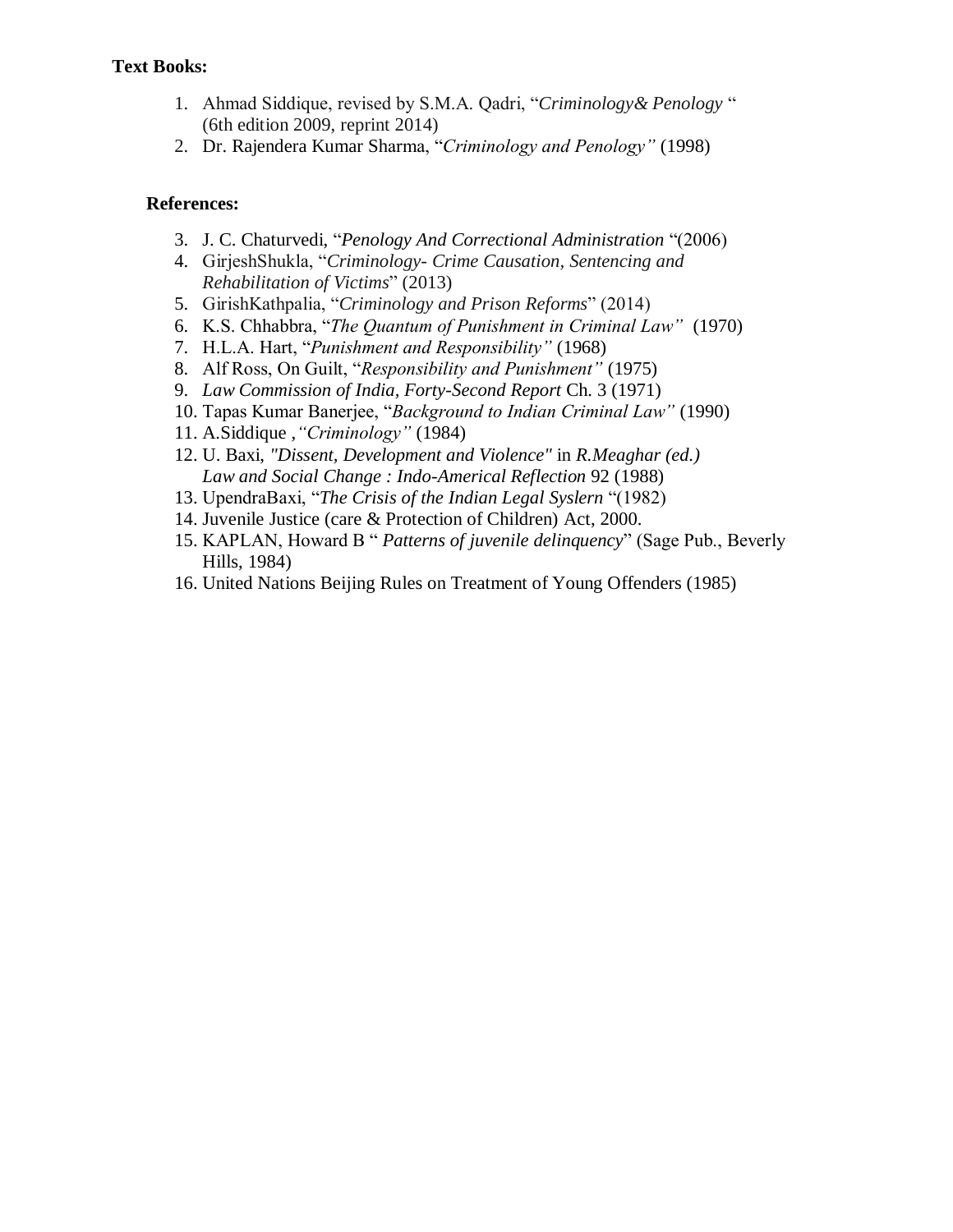# **Subject : Privileged Class Deviance**

**Objective:** This course enables the student to appreciate the issues of diversity, including but not limited to the gender, race, ethnic, cultural and class issues, in the administration of criminal justice

# **Unit –I – Introduction: ( Lectures 10)**

- **(a)** Meaning of Deviance and deviant behavior and its sociology.
- (b) Privileged class Deviance : Concept and Nature
- **(c)** Approaches towards socio economic offences
- **(d)** Understanding privileged class of deviance in context of Indian Development.
- **(e)** Typical forms –official and professional deviance
- **(f)** Politics and Crime

# **Unit –II- Official Deviance and Professional Deviance (Lectures 10)**

- **(a)** Concept of Official Deviance –Permissible limits of discretionary powers
- **(b)** The Chambal valley dacoit Vinoba Mission and Jai PrakashNarainMission in 11959 and 1971.
- **(c)** The Chagla Commission Report on LIC –Mundra Affair
- **(d)** The Das Commission Report on Pratap Singh Kairon
- **(e)** The Grover Commission Report on Dev Raj Urs
- **(f)** The Maruti Commission Report
- **(g)** The Ibakkar –Natarajan Report Commission Report on Fairfax.

# **Unit-III- Professional Deviance- (Lectures 10)**

- **(a)** Professional deviance –unethical practices at the Indian Bar, The Lentin Commission Report, The Press Council on Unprofessional and unethical Journalism, Medical Malpractices.
- **(b)** Trade Union Deviance
- **(c)** Police Deviance restraints on the powers of police in Indian legal system, "various forms of custodial violence and its constitutionality, police atrocities, Encounters and plea of superior orders, Rape and related forms of gender based aggression by police and paramilitary forces, police reforms.
- **(d)** Gender based aggression by socially, economically and politically powerful

# **Unit –IV- Legal and Judicial Response to Privileged Class Deviance (Lectures 10)**

- **(a)** Right to information
- **(b)** Prevention of Corruption Act –investigation and trial
- **(c)** Vigilance Commission
- **(d)** Ombudsman , Public Accounts Committee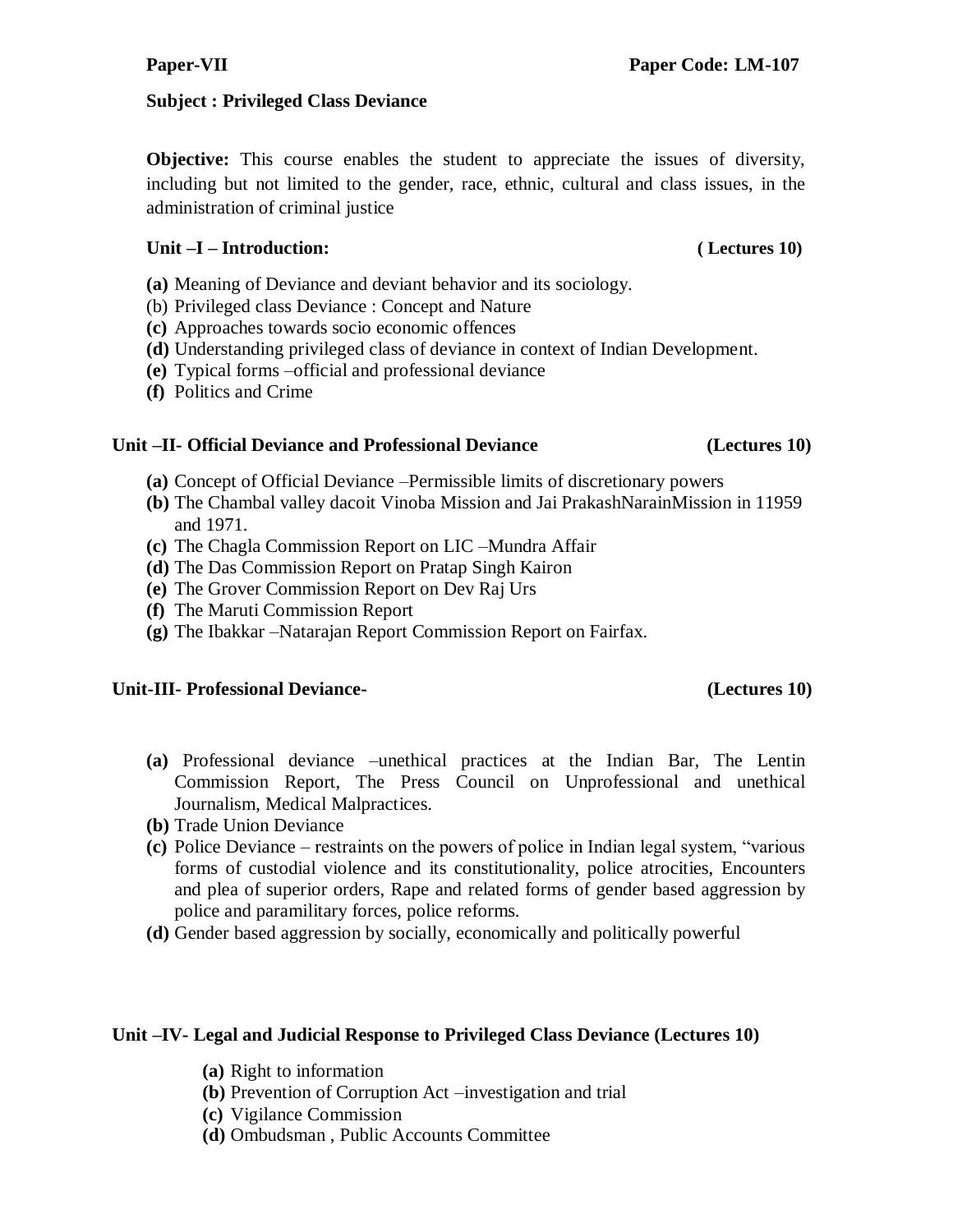- 1. B.B. Pande, 'The Nature and Dimensions of Privileged Class Deviance" in The Other Side of Development 136 (1987; K.S. Shukla ed.).
- 2. UpendraBaxi, The Crisis of the Indian Legal Syslern (1982) VikasPublisnlng House, New Delhi.

- 3. Upendra Baxi (ed.), Law and Poverty: Essays (1988)
- 4. Upendra Baxi, Liberty and Corruption: The Antulay Case and Beyond (1989)
- 5. K.S. Shukla, "Sociology of Deviant Behaviour" in 3 ICSSR Survey' of Sociology and Social Anthropology 1969-179 (1986)
- 6. Dwevedi and G S Bhargava Political Corruption in India [ 1967]
- 7. A R Desai [ed.] Violation of Democratic Rights in India [ 1986]
- 8. A G Noorani Minister's Misconduct [ 1974]
- 9. H S Becker Outsiders : The Studies in Sociology of Deviance [ 1966]
- 10. P R Rajgopal Violence and Response : A Critique of the Indian Criminal System [1988]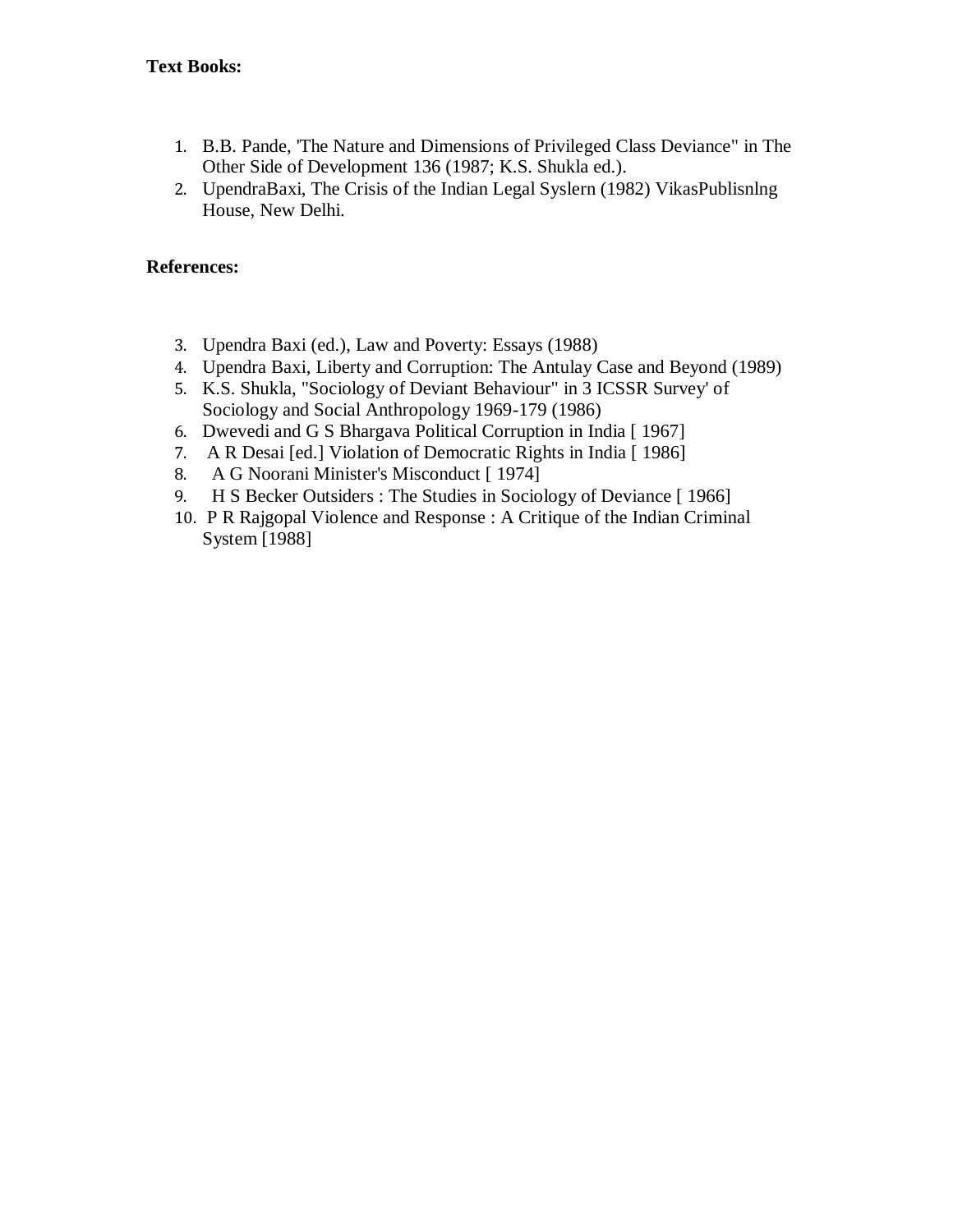### **Subject : Crime and Investigation in ICT Era, Cyber Law**

**Objective:**The objective of the paper is to acquaint students with interface of Information Communication Technology (ICT) and the traditional concepts of crime.

### **Unit I - Nature and Scope of ICT (Lectures 10)**

- i. Introduction to Information Technology
- ii. Nature and functioning of Cyberspace
- iii. Various platforms available in ICT:
	- a. Social media
	- b. Cloud computing
	- c. Internet of things
	- d. Intermediaries
	- e. Virtual games, etc.
- iv. Nature and Extent of misuse of ICT
- v. Stakeholders of Cyber world
- vi. Development of Cyber laws

### **Unit II- Cyber Crime (Lectures 10)**

- i. Evolution of Cyber crime
- ii. Characterization and Classification of Cyber crimes
	- 1. Cyber crime against women
	- 2. Cyber crime against child
	- 3. Cyber crime against society
	- 4. Cyber war, Cyber Terrorism
- 5. Cyber fraud
	- iii. The Challenges of Cyber Crime
	- iv. Legislative and judicial response to Cyber Crime

### **Unit III - Criminal Justice System and Cyber Crime (Lectures 10)**

- i. Applicability of Criminal Procedure Code
- ii. Challenges in investigation of Cyber Crime
- iii. Evidentiary regime and the internet
- iv. Admissibility, Burden of proof and Authenticity
- v. Forensic computing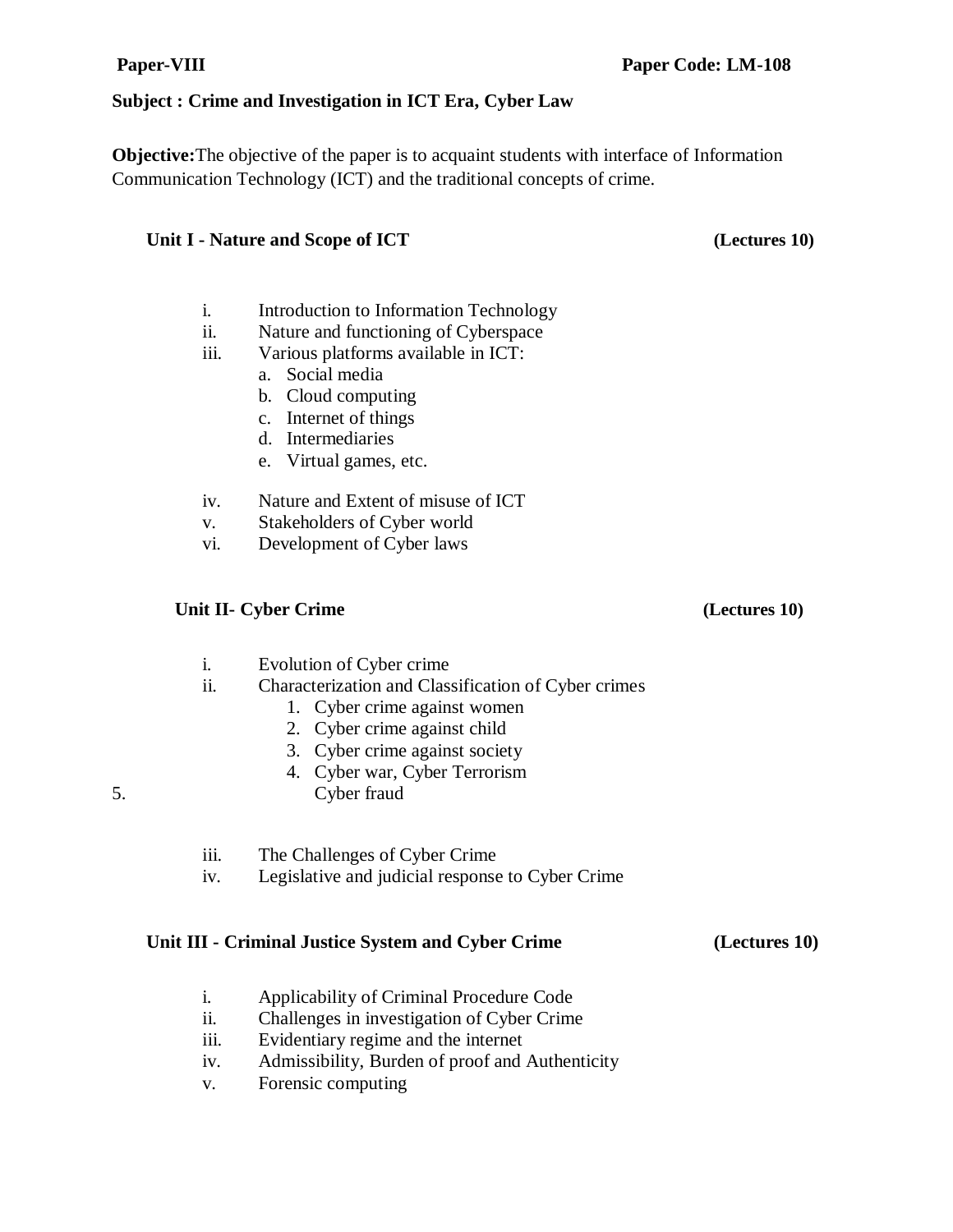### **Unit IV - International Response to Cybercrime (Lectures 10)**

- i. International Cyber crimes
- ii. Global Problems relating to Cybercrime
- iii International law and Cyber Crime
- iv Regional Cooperation relating to Cyber Crime

### **Text Books**

- 1. M. Dasgupta, PranayChaturvedi, AnkurDalal, *Cyber Crime in India: A Comparative study*, Eastern Law House, 2009.
- 2. Robert Moore, *Cyber crime: Investigating High Technology Computer Crime*, RoutledgeTylor&Fornis Group, 2011
- 3. Jody R. Westby, *International Guide to Combating cyber Crime*, American Bar association, 2003

### **References**

- 1. NandanKamath, *Law Relating to Computers Internet & E-Commerce*, Universal law Publishing Co. Ltd (Latest edition).
- 2. Justice Yatindra Singh, *Cyber Laws* Universal Law Publishing Co. Ltd .
- 3. Jonathan Rosenoer, *Cyber Law: The Law of Internet*
- 5. Vakul Sharma, *Information Technology – Law & Practice*
- *6.* David S. Wall*, The Transformation of Crime in the information Age,* Polity Press, 2007
- 7. Susan W. Brenner, *Cybercrime and the Law: Challenge, Issues and outcomes*, North-Eastern University Press.
- 8. Danielle Keats Citron, *Hate Crimes in Cyberspace*, Harvard University Press, 2014
- 9. R. K. Dubey, *An Introduction*
- 10. Jonathan Clough, *Principles of Cyber crime*, Cambridge Press Univesrity, 2010
- 11. Dr. AmitVerma, *Cyber crime and Law*, Central Law Publications

12. Douglas Thomas & Brian D. Loader, *Cyber Crime: Law Enforcement, Security And Surveillance in The Information Age,*Routledge, 2003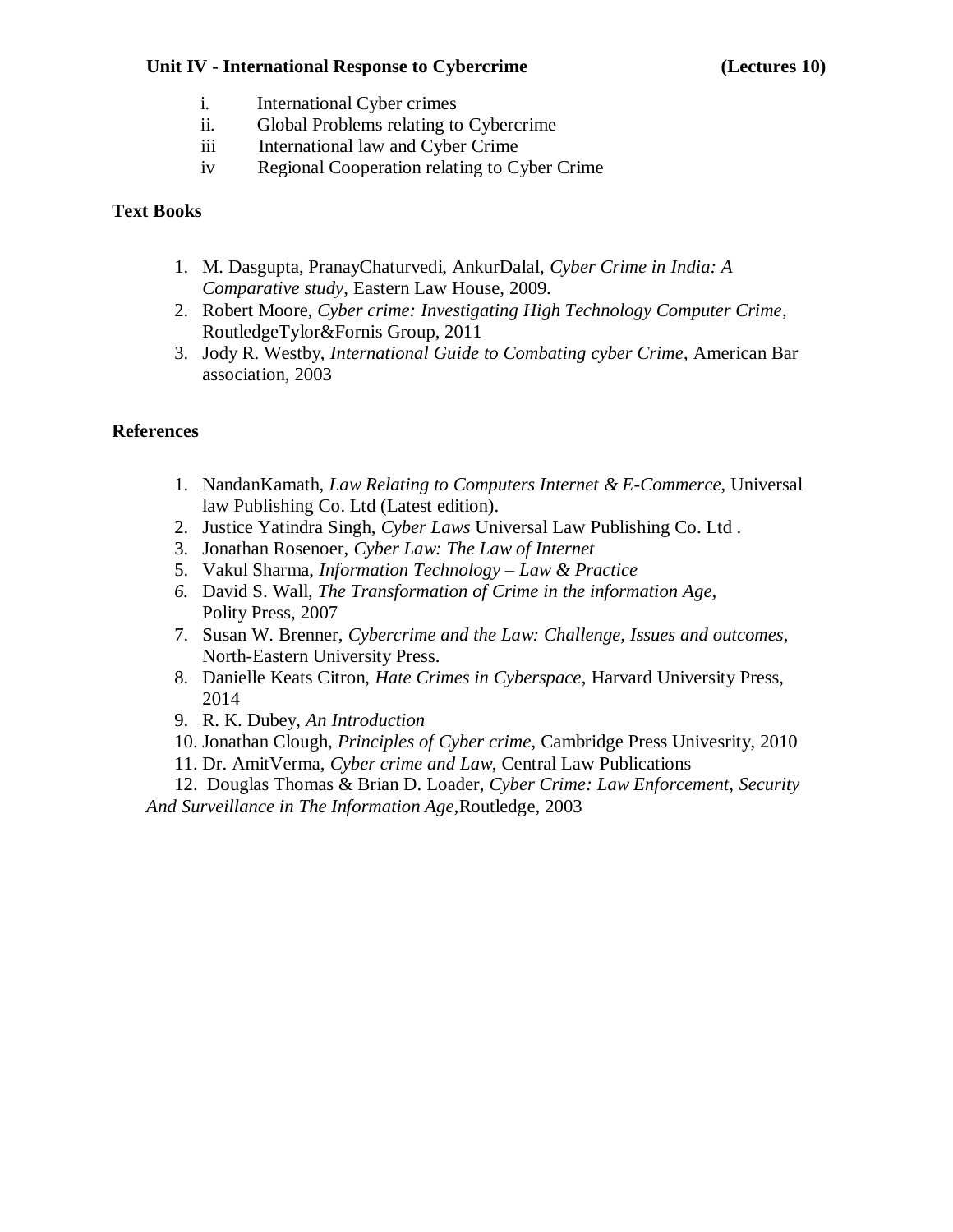### Paper –IXth **Paper –IXth** Paper – **Paper – Paper – Paper – Paper – Paper – Paper – Paper – Paper – Paper – Paper – Paper – Paper – Paper – Paper – Paper – Paper – Paper – Paper – Paper – Paper – Paper – Paper – Paper – Pap** Subject: **International Criminal Justice System**

**Objective:**The subject focuses on the institutional developments in international criminal law as well as the definition and application of the crimes of genocide, crimes against humanity, war crimes and to acquaint students with interface of Information Communication Technology (ICT).The objective is to develop students' analytical skills in relation of the function, scope and operation of the international criminal justice system and its likely future development, as well as to enable students to apply the law to the various situations.

### Unit-I: **Development of International criminal law (Lectures 10)**

- a. The concept and sources of International Criminal Law
- b. Evolution of the Concept of Individual Criminal Responsibility
- c. The objectives and policies of International Criminal Law; including issues of amnesty, truth and justice
- d. Principle of Liability and Participation in International Criminal Law
- e. International Military Tribunals (Nuremberg and Tokyo Tribunals).

### Unit-II: **Nature and forms of International Crimes (Lectures 10)**

- a. The crime of aggression, Genocide, War crimes, Terrorism as International crime
- b. Mechanism in dealing cases related to International Crime
- c. Rights of Accused and Protection of Victims and Witnesses
- d. Obligation of State Parties and Non Party States to International Criminal Court
- e. Emerging issues under International Criminal Jurisprudence.

### Unit-III: **Strategies for Prevention, Control and Correctional Actions (Lectures 10)**

a. Extradition Act 1962 (Relevant Provisions) and Extradition Treaty

b. International investigative agencies (Interpol etc), Adjudication authorities (including ad hoc and permanent criminal tribunals),

- c. Conflicting issues between International humanitarian law and International Crimes (Case Study).
- d. Sentencing policy, prosecution in International crime

### Unit-IV: **Organized Crime in Transnational Jurisdiction (Lectures 10)**

- a. Features of transnational organized crime
- b. Indian"s perspective on transnational organized crime
- c. Naples Declaration and Global Action Plan 24 Dec. 1994
- d. Role of United Nations in preventing International crime